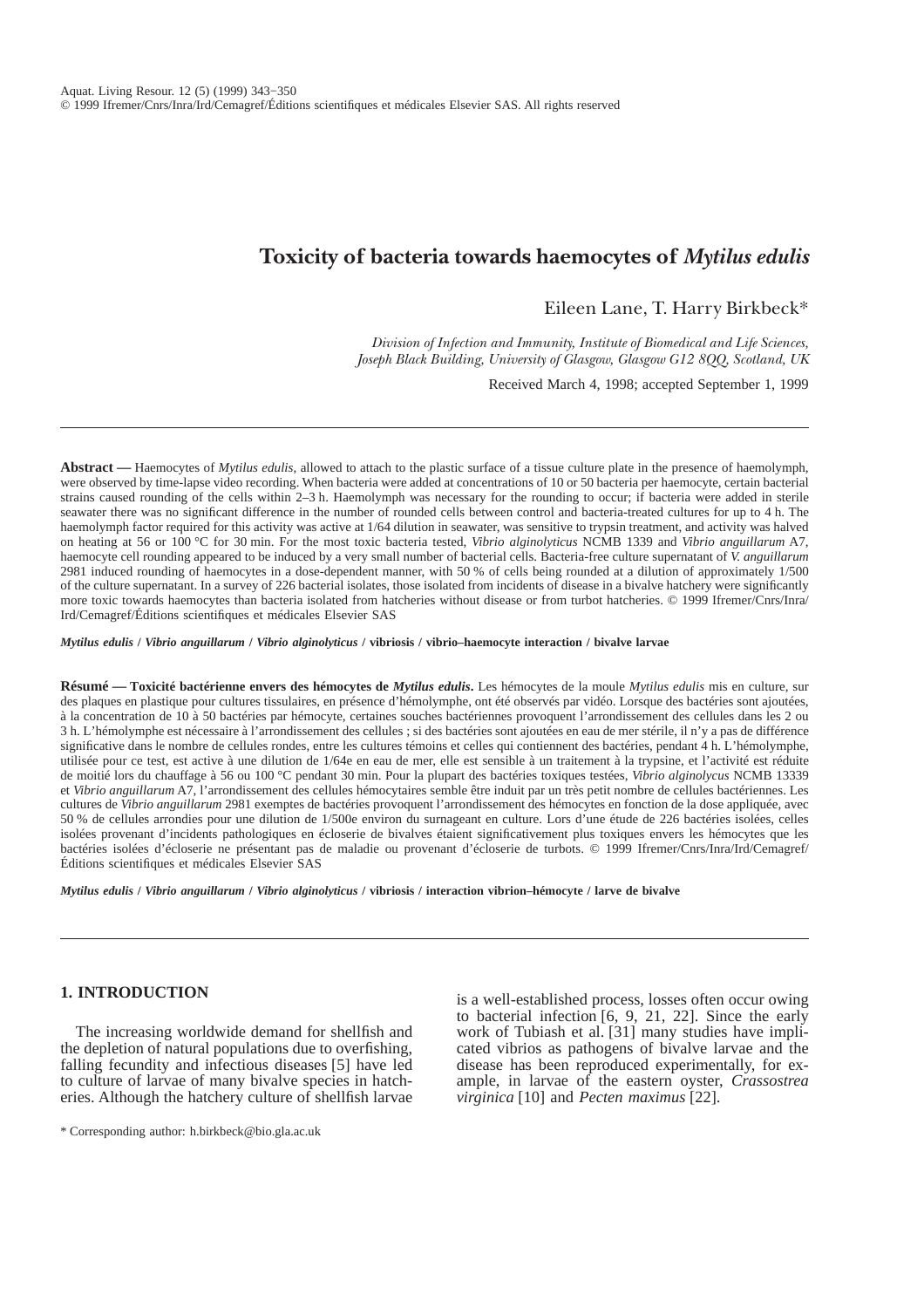**Table I.** Ability of various bacteria to cause rounding of *Mytilus edulis* haemocytes.

| Bacterium                     | Source                           | Reference*        | Cell rounding** induced |  |
|-------------------------------|----------------------------------|-------------------|-------------------------|--|
| V. anguillarum 2981           | oyster, Ostrea edulis            | [a]               | Н                       |  |
| V. anguillarum 4579           | oyster, Ostrea edulis            | [a]               | Н                       |  |
| V. anguillarum 5679           | oyster, Ostrea edulis            | [a]               | М                       |  |
| V. anguillarum B1             | oyster, Crassostrea gigas        | [12]              | М                       |  |
| V. alginolyticus NCMB 1339    | clam, Mercenaria mercenaria      | (31]              | М                       |  |
| V. anguillarum NCMB 6         | cod, Gadus morrhua               | $\left[ 2\right]$ | М                       |  |
| V. anguillarum 1197           | saithe, <i>Pollachius</i> virens | [b]               | ⊥                       |  |
| V. anguillarum 91079          | turbot, Scophthalmus maximus     | [15]              | M                       |  |
| Alteromonas 1-1-1 (NCMB 2024) | sand                             | 341               |                         |  |

Haemocytes were allowed to adhere to the surface of 24-well tissue culture plates and, after removal of non-adherent cells, were exposed to washed bacterial cells (10 per haemocyte) in *M. edulis* haemolymph. After 150 min at 20 °C the percentage of rounded cells was determined by microscopy. \* Source of bacterial isolates: [a] Professor B. Austin, Herriot-Watt University, Scotland; [b] Dr T. Hastein, National Veterinary Institute, Oslo, Norway.

\*\* Isolates were classed as being of high (H), medium (M) or low (L) toxicity if they caused rounding of 67–100, 34–66 or  $\leq 33$  % of cells, respectively, the total cell number being normalized to take account of cell rounding occurring in control, untreated samples.

The mechanisms by which vibrios cause disease in larvae are not fully understood but Elston [9] showed that different vibrios caused three different patterns of disease in experimentally infected larvae. One disease pattern appeared to be toxin-mediated, and in hatcheries vibriosis usually involves a drop in food consumption, cessation of swimming and settling of larvae to the bottom of the rearing tank followed by death. The mechanisms of toxin-mediated death have been investigated by Nottage et al. [26] who substantiated earlier reports of the involvement of both heat-stable toxins [8] and heat-labile toxins [7, 16] which were lethal to the larvae. The heat-labile toxin was characterized as a protease of 38–41 kD [23] and its production was demonstrated during infections of oyster larvae [24]. The heat-stable toxin, a low molecular weight  $(< 1 \text{ kD})$ factor with lethal and ciliostatic activity [26], was considered the principal factor involved in cessation of swimming and feeding activities which are characteristic of the sudden collapse of larval cultures [10].

Another toxic mechanism was suggested from the observation that washed cells of certain *Vibrio* strains rapidly inhibited filtration by adult mussels, *Mytilus edulis* [19]. This was not correlated with the degree of binding of such bacteria to the gills of the bivalves [4]. However, at some stage during infection or during the processing of micro-organisms, bacteria will come into contact with phagocytic cells of bivalves. In a preliminary investigation of the interaction of vibrios with *M. edulis* at the cellular level, it was shown [25] that differences in virulence of two strains of *V. alginolyticus* for oyster larvae were reflected in differences in toxicity of washed bacterial cells to haemocytes of *M. edulis.* The ratio of bacteria to haemocytes used was high (up to 500:1) and the assay was based on uptake of the vital stain neutral red [25]. In this study we show that *M. edulis* haemocytes which have been allowed to spread on glass slides or plastic surfaces become rounded when exposed to certain bacteria. The effect of time of incubation, bacteria/ haemocyte ratio, and requirement for haemolymph have been investigated to develop a simpler assay to study the interaction of bacteria with bivalve haemocytes.

# **2. MATERIALS AND METHODS**

## **2.1. Bacteria**

Previously characterized bacteria and their sources are shown in *table I*. In addition, 226 isolates from episodes of vibriosis in a hatchery at Seasalter Shellfish, Reculver, Kent (52 isolates), from normal *C. gigas* larvae at CEFAS, Conwy, Gwynedd, Wales (8 isolates), Guernsey Sea Farms, Guernsey (23 isolates) and various turbot hatcheries (143 isolates [20]) were also tested (*table II*).

Overnight cultures of bacteria, shaken in baffled 250-mL Ehrlenmeyer flasks at 100 rpm at 25  $^{\circ}$ C in Difco Marine Broth or Oxoid Nutrient Broth No. 2 supplemented with 1.5 % (w/v) NaCl were collected by centrifugation, washed in 3.2 % sterile saline, standardized with sterile  $3.2 %$  saline to  $A600 = 1$ (approximately  $1 \times 10^9$  cell mL<sup>-1</sup>). The cells were collected by centrifugation, washed twice with sterile saline and resuspended to their original volume in saline, 0.45-µm- (pore diameter) filtered haemolymph or 0.45-µm-filtered seawater. Bacteria-free supernatants of cultures of *V. anguillarum* 2981 and other bacteria were prepared by centrifugation of 72-h Marine Broth shake cultures (100 rpm at  $25^{\circ}$ C), followed by filter sterilization (0.22-µm filter).

## **2.2. Mussels**

Adult *M. edulis* (ca. 50–70 mm in shell length) were obtained locally and were maintained in tanks of aerated seawater at 10 °C. Prior to use they were acclimated at room temperature for 1 h.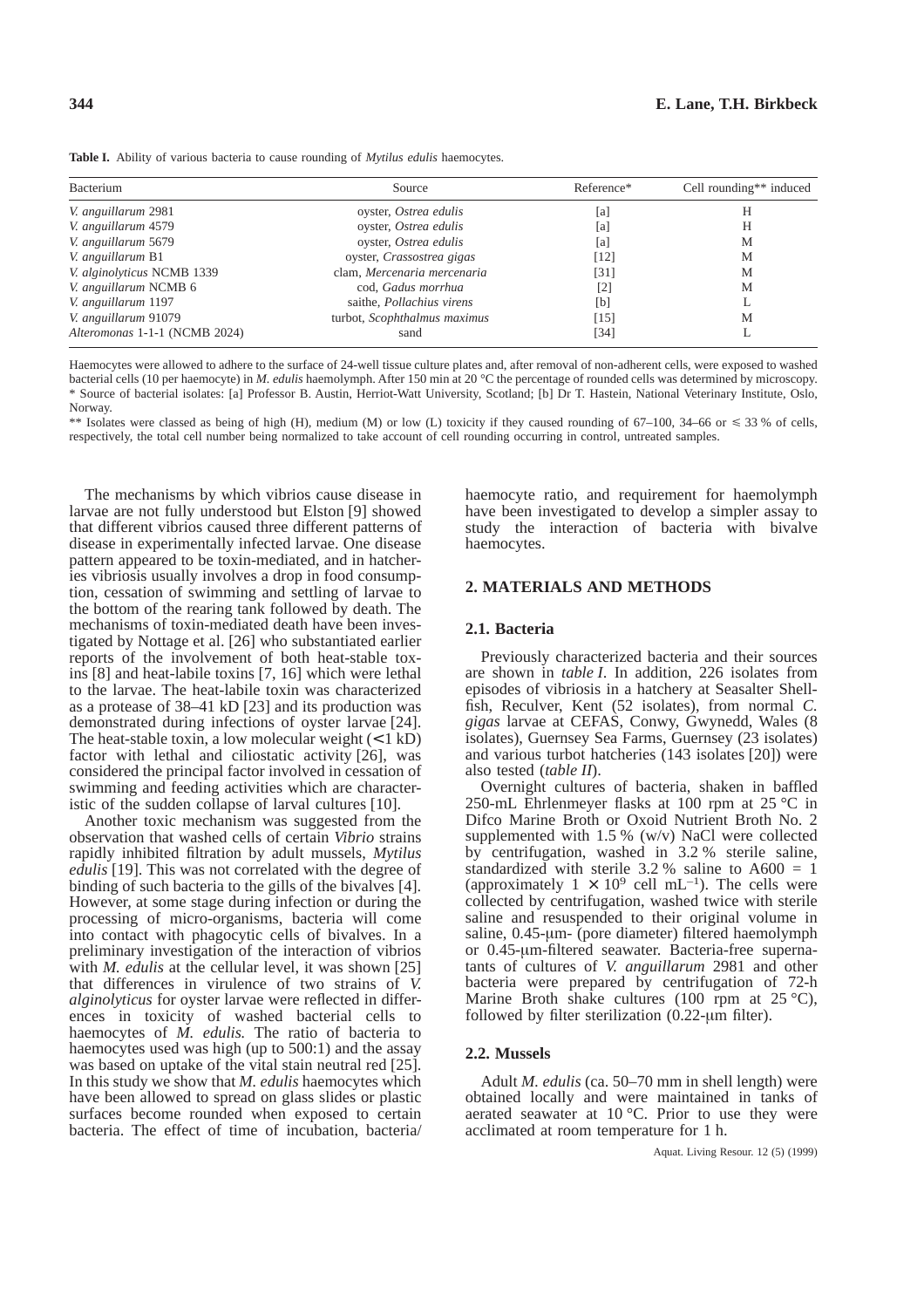**Table II.** Toxicity of marine bacteria to haemocytes of *Mytilus edulis*.

| Source of isolates              | Number of isolates in the following toxicity categories* |        |                  |  |
|---------------------------------|----------------------------------------------------------|--------|------------------|--|
|                                 | High                                                     | Medium | Low or non-toxic |  |
| Standard bacteria (see table I) |                                                          |        |                  |  |
| Seasalter, Whitstable           | ι3                                                       | 10     | 29               |  |
| CEFAS, Conwy                    |                                                          |        |                  |  |
| Guernsey Sea Farms              |                                                          |        | 15               |  |
| Various turbot hatcheries       |                                                          | 30     | 109              |  |
| Total                           | 20                                                       | 53     | 162              |  |

\* Isolates, tested at a bacteria/haemocyte ratio of 10:1, were classed as being of high, medium or low toxicity if they caused rounding of 67–100, 34–66 or 0–33 % of cells, respectively, the total cell number being normalized to take account of cell rounding occurring in control, untreated samples.

## **2.3. Haemolymph, haemocytes and preparation of haemocyte monolayers**

Haemolymph was obtained from the posterior adductor muscle of *M. edulis* using a 1-mL syringe and a 26-g needle. Immediately after collection, haemocyte monolayers were prepared by adding 100 µL of cell suspension to each well of a 24-well flat-bottomed microtitre plate and allowing the haemocytes to adhere for 1 h at room temperature. Non-adherent cells, estimated to be less than 10 % of the total, were removed by washing twice with filtersterilized seawater. The cell concentration in haemolymph was determined immediately after collection using a Neubauer chamber, and this concentration was used to determine the number of bacteria to be added in the haemocyte toxicity assay. Haemolymph, collected from five mussels, was centrifuged, filtered  $(0.45 \mu m)$  to remove cells and used as a final diluent for the washed suspension of test bacteria.

#### **2.4. Haemocyte toxicity assay**

Haemocyte monolayers were exposed to washed bacteria, at concentrations equivalent to 10, 50 or 500 bacteria per haemocyte, suspended in either filtered haemolymph or filter-sterilized seawater. Control haemocytes were overlayered with the above fluids without bacteria. The plates were incubated for 3 h (unless otherwise stated) at 20 $\degree$ C and the proportions of spread and rounded haemocytes determined from photographs obtained using an Olympus CK2 inverted microscope and camera attachment. One-hundred cells were counted and results were normalized to take into account the fraction of rounded cells in control samples, using the formula: cell rounding  $= (T C/(100 - C) \times 100$ , where *T* is the percentage of rounded cells in the test sample, and *C* is the percentage of cells rounded in control samples.

The toxicity of culture supernatants to haemocytes was determined by preparing 1-mL serial doubling dilutions of filter-sterilized  $(0.22 \mu m)$  72-h culture supernatants of *V. anguillarum* 2981 in filter-sterilized seawater. These were added to the haemocyte monolayers and the proportion of rounded cells determined after 3 h at  $20^{\circ}$ C.

To inactivate bacteria, suspensions of washed cells of *V. anguillarum* 2981, at a concentration of  $1 \times 10^9$ bacteria  $mL^{-1}$ , were treated overnight with 1 % formaldehyde in 3.2 % saline, washed in saline and resuspended to  $1 \times 10^9$  bacteria mL<sup>-1</sup> before treatment with filter-sterilized haemolymph.

In experiments to determine the effect of haemolymph concentration on haemocyte rounding the filtered haemolymph was diluted in filter-sterilized seawater for use in the assay.

Trypsin treatment of filtered haemolymph was carried out with trypsin (Sigma, Poole, UK) at a final concentration of 50  $\mu$ g mL<sup>-1</sup> for 1 h at 25 °C, after which *V. anguillarum* 2981 was suspended in the trypsin-treated haemolymph and the toxicity to haemocyte monolayers determined.

#### **2.5. Kinetics of haemocyte rounding**

Time-lapse recording was used to monitor changes induced by bacteria in 13 experiments to determine the kinetics of the rounding process, after which still photography was used for subsequent experiments. Time-lapse recording was carried out using a Leitz Diavert inverted microscope with a Panasonic video camera and Panasonic Super VHS model AG7620 video recorder operating at 1/80th of real time. Still photographs taken at specified intervals were used to determine the percentage of cells rounded as described above (Haemocyte toxicity assay).

## **2.6. Statistical analysis**

The  $\chi^2$  test [33] was used to determine the significance of differences between groups of bacteria in their ability to induce haemocyte rounding. The Student's *t*-test and other statistical tests were also carried out as described by Wardlaw [33].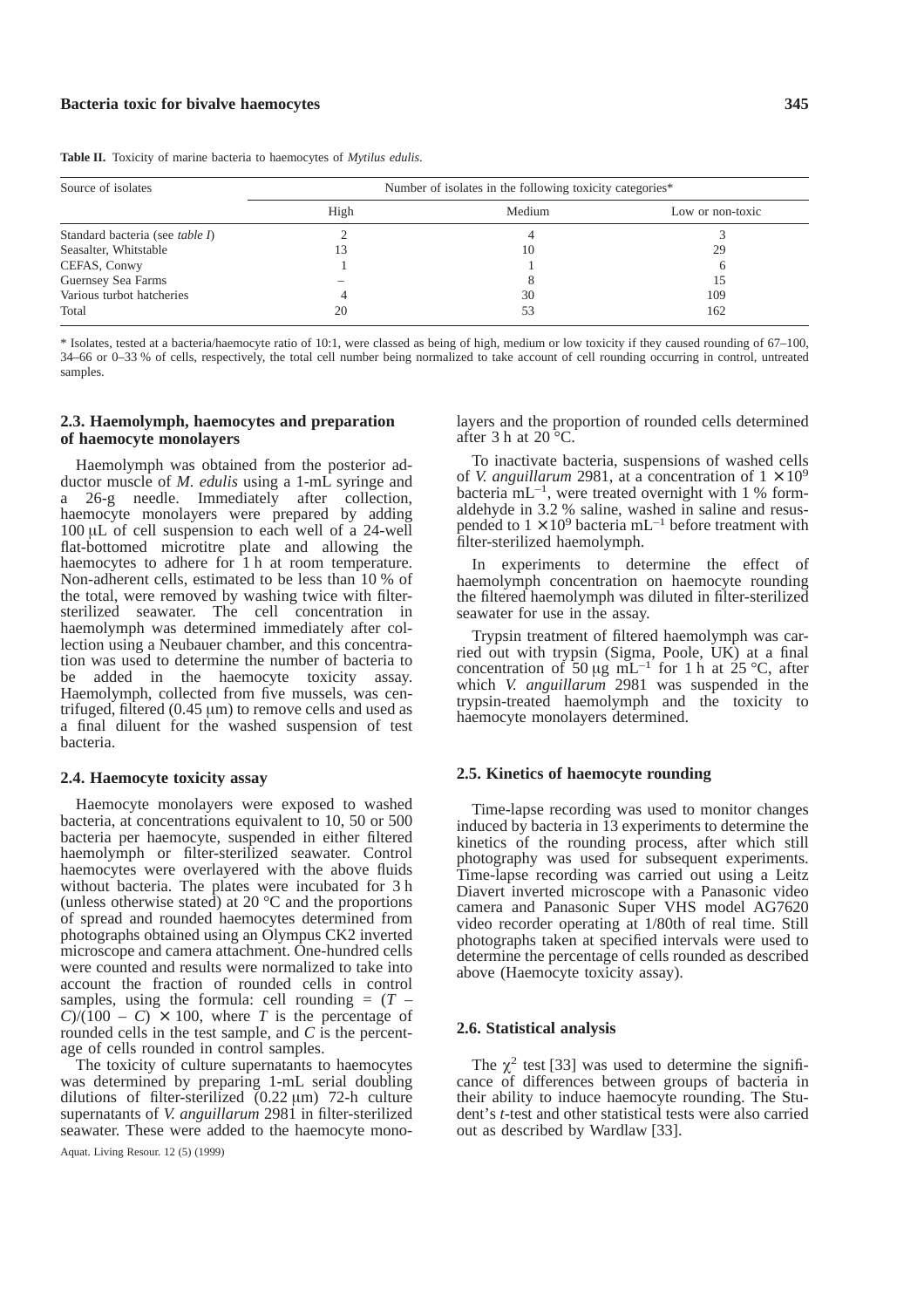**Figure 1.** Rounding of *Mytilus edulis* haemocytes after exposure for 3 h at 20 °C to A) *Mytilus* haemolymph, B) 50 colony forming units (cfu) *Alteromonas* 1-1-1 per haemocyte suspended in *Mytilus* haemolymph, C) 50 cfu *Vibrio anguillarum* 2981 per haemocyte suspended in *Mytilus* haemolymph, and D) 50 cfu *V. anguillarum* 2981 per haemocyte suspended in filter-sterilized seawater. Scale bar = 20 µm.

# **3. RESULTS**

## **3.1. Effect of bacterial strains on** *Mytilus edulis* **haemocytes**

*Mytilus edulis* haemocytes adhered readily to plastic surfaces within 1 h at room temperature and their movement was recorded for 4 h by time-lapse video recording. A high proportion of cells remained spread on the surface for several hours (*figure 1a*) and displayed rapid, random sweeping movement across the plastic surface with occasional resting periods when cells remained rounded for several minutes before resuming active movement. When *Alteromonas* 1-1-1 was added, haemocytes appeared to be unaffected (*figure 1b*) for at least 3 h and continuous movement by the haemocytes was observed. On the other hand, when washed cell suspensions of *V. alginolyticus* 1339 or *V. anguillarum* 2981 (*figure 1c, d*) were added at ratios of 10 or 50 bacteria per haemocyte normal movement patterns ceased after approximately 120–150 min, by which time almost all haemocytes had become rounded; they did not resume normal movement within the next 16 h, the longest time of recording.

## **3.2. Kinetics of haemocyte rounding induced by** *V. anguillarum*

For untreated haemocytes the percentage of cells which became rounded on the plastic surface gradually increased to 19 % over 3 h (*figure 2*).

On exposure to *V. anguillarum* 2981 at a bacteria/ haemocyte ratio of 50:1 approximately 50 % of haemocytes were rounded by 90 min and almost all within 3 h (*figure 2*), the differences in rounding between bacteria-treated and untreated haemocytes being highly significant (Student's  $t = 18.5$ , 10.8 and 22.4 at 60, 120 and 180 min, respectively, 6 d.f., *P* < 0.001 in all cases). Formalin-treated cells of *V. anguillarum* 2981 did not cause cell rounding to occur within the same time scale.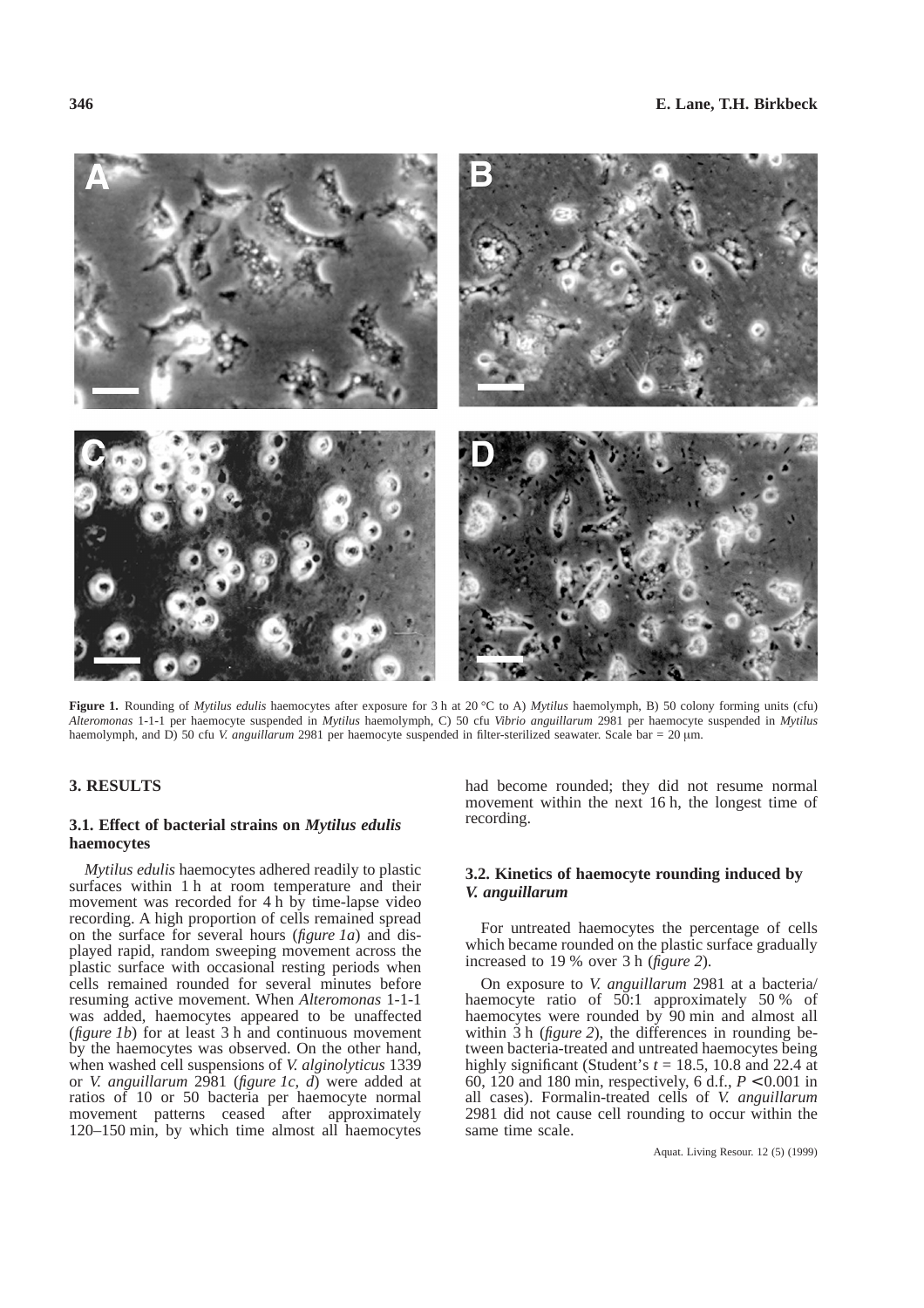

**Figure 2.** Kinetics of rounding of *Mytilus edulis* haemocytes induced by *Vibrio anguillarum* 2981. Washed bacterial cells suspended in filtered haemolymph were applied to monolayers of *M. edulis* haemocytes at bacteria/haemocyte ratios of 50:1. From photographs taken at various times the percentage of rounded cells was calculated, the results being normalized to take account of the fraction of cells rounded in samples at the beginning of the experiment. In four experiments the mean percentage of cells spread at the beginning of the experiment was 94 %.  $\Box$ , control cells;  $\diamondsuit$ , cells exposed to *V. anguillarum* 2981 cells. The mean values and standard deviations for results of four separate experiments are shown.

#### **3.3. Response of haemocytes to different concentrations of** *V. anguillarum*

The number of bacteria required to interact with a haemocyte to cause cell rounding was investigated using *V. anguillarum* 2981/haemocyte ratios over the range 0.1–10 and determining the percentage cells rounded after 150 min. When data were normalized to allow for the fraction of cells rounded in untreated control groups (*figure 3*) it appeared that approximately 50 % of attached haemocytes became rounded at a bacteria/haemocyte ratio of 1. Similar results were obtained for *V. anguillarum* strain A7, isolated from a recent episode of bivalve vibriosis in the UK.

#### **3.4. Requirement for haemolymph**

For the cell rounding effect to occur it was necessary to suspend bacteria in *M. edulis* haemolymph before addition to the haemocytes. If washed bacteria were suspended in sterile seawater no significant difference was observed between control and bacteria-treated haemocytes even at bacteria/haemocyte ratios of 500:1 for incubation periods of up to 4 h.

#### **3.5. Nature of the haemolymph factor**

The properties of the haemolymph factor were investigated briefly. At a dilution of 1/64 approximately 50 % of the haemolymph activity remained



**Figure 3.** Rounding of haemocytes induced on incubation with various concentrations of *Vibrio anguillarum* 2981 for 3 h at 20 °C.

(*figure 4*). Approximately half of the haemolymph activity was destroyed on heating at 56 or 100 °C for 30 min, and the activity was lost after treatment of haemolymph with trypsin for 1 h at 25 °C.



**Figure 4.** Effect of dilution on the ability of *Mytilus edulis* haemolymph to promote haemocyte rounding by *Vibrio anguillarum* 2981. Washed cells of *V. anguillarum* 2981 were suspended in serial dilutions of filtered haemolymph in filter-sterilized seawater and exposed to *M. edulis* haemocytes spread on the plastic surface of a 24-well microtitre plate. The proportion of cells rounded after incubation at room temperature for 2 h 30 min was determined. The mean values and standard deviations for results of three separate experiments are shown.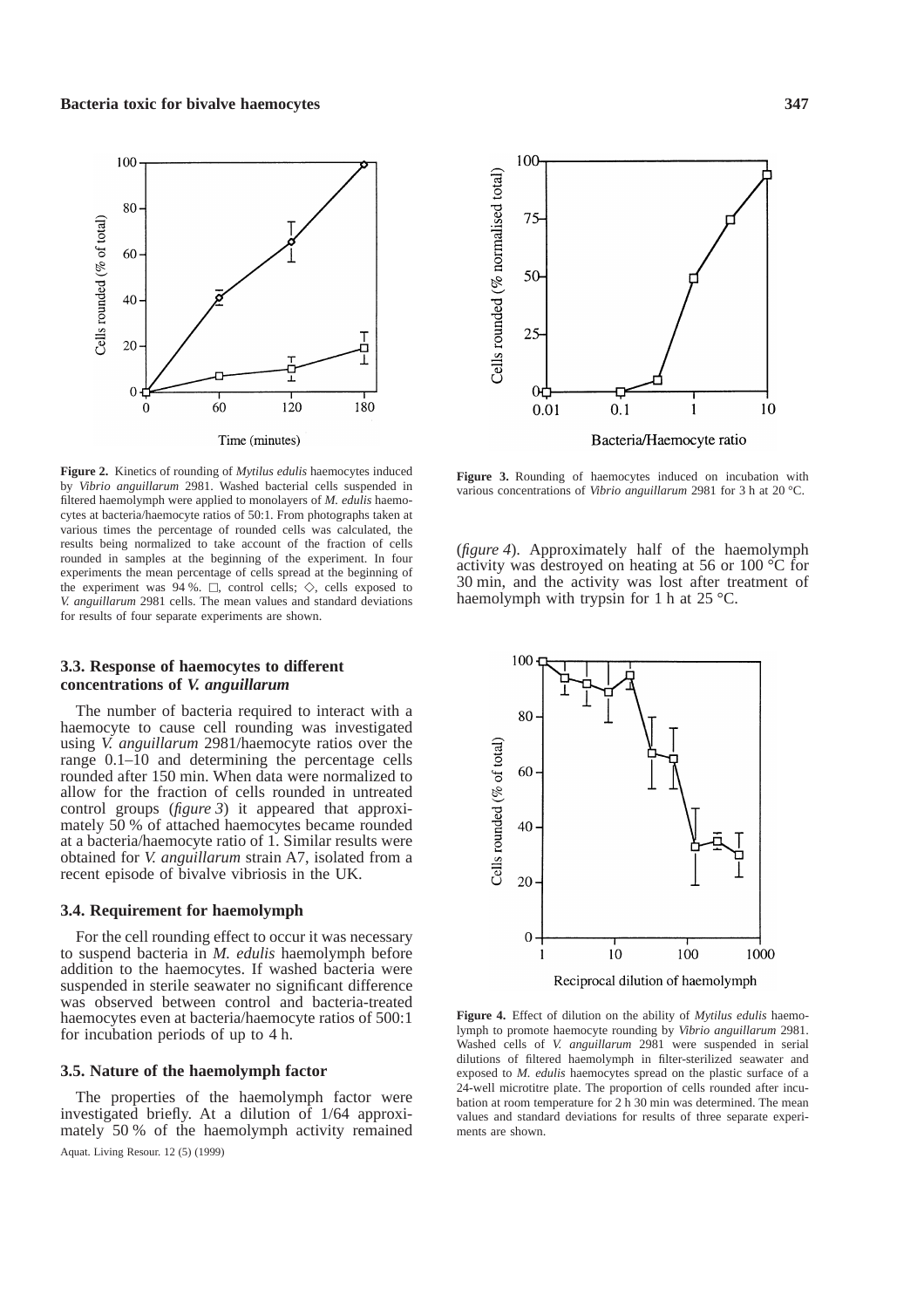## **3.6. Toxicity of various bacteria to** *M. edulis* **haemocytes**

Eight characterized marine vibrios and *Alteromonas* 1-1-1 were tested for their toxicity to haemocytes at bacteria/haemocyte ratios of 10:1 and 50:1. Two strains (*V. anguillarum* 2981 and *V. alginolyticus* 1339 were highly toxic, causing rounding of almost all cells at a ratio of 10 bacteria per haemocyte and four further strains (*V. anguillarum* strains 4579, 5679, B1 and NCMB6) showed medium toxicity, causing > 90 % cell rounding at a ratio of 50 bacteria per haemocyte, and between 34 and 66 % cell rounding at a ratio of 10 bacteria per haemocyte (*table I*). A total of 226 other bacteria, isolated from larvae, algae and water from oyster hatcheries and larvae, rotifers, algae and water from a turbot hatchery, have been tested for toxicity to haemocytes (*table II*). Thirteen of the 18 bacterial isolates which were highly toxic to haemocytes originated from the 52 isolates from a hatchery which experienced episodes of disease, indicating a highly significant correlation between isolate toxicity and disease in comparison with the total sample (13/18 compared to 52/226,  $\chi^2 = 18.2$ ,  $P < 0.001$  for 1 degree of freedom) or the non-disease isolates (13/52 compared with  $5/174$ ,  $\chi^2 = 23.8$ ,  $P < 0.001$  for 1 degree of freedom).

## **3.7. Effect of** *V. anguillarum* **2981 culture supernatant on haemocytes**

Bacteria-free culture supernatants of *V. anguillarum* 2981 were tested for their effects on mussel haemocytes. Neat culture supernatant induced rounding in 100 % of haemocytes and there was a dosedependent response with 50 % cell rounding occurring at a dilution of approximately 1/500 (*figure 5*). Of 14 isolates from bivalve hatcheries for which the culture supernatants were tested at neat and 1/2 dilution, only one caused 100 % cell rounding when exposed to the 1/2 dilution and 8/14 induced no cell rounding even with neat culture supernatant.

#### **4. DISCUSSION**

For vibriosis in bivalve hatcheries a number of possible mechanisms, such as the production of ciliostatic and lethal toxins, have been recognized [26]. However, these toxin-mediated mechanisms explain only one of the three broad classes of disease described [9]. Bacterial interactions with haemocytes are inevitable during invasive infections or when bacteria are ingested during the normal filtration and feeding processes. In microbial infections the interaction between micro-organisms and phagocytic cells is a crucial determinant in the disease process.

The requirement for haemolymph to facilitate interaction of bacteria with haemocytes is characteristic of an opsonin. A calcium-dependent opsonin of *M. edulis* has been purified [28] and a cell-surface location on



**Figure 5.** Toxicity of serial dilutions of bacteria-free culture supernatant of *Vibrio anguillarum* 2981 to haemocytes of *Mytilus edulis* after incubation for 3 h at 20 °C.

haemocytes was suggested from work with antiserum to the purified opsonin. From *C. gigas* two haemagglutinins, gigalins E and H, have been described [27]. These were part of large molecular weight complexes in the haemolymph and opsonic activity towards *V. anguillarum* NCMB6 was demonstrated in vivo [14]. More recently, a haemagglutinin/lectin has been purified from the horse mussel, *Modiolus modiolus* which bound to a range of marine bacteria [32]. In the current assay, the opsonic factor in haemolymph may be similar to these factors [29, 32] but cross-absorption of haemolymph with human erythrocytes or yeast cells was not performed. Since approximately half the haemolymph activity was lost on heating both at 56 °C and at 100 °C, two or more different active factors may be involved. However, the sensitivity of the haemolymph activity to inactivation by trypsin suggests that it is protein or peptide in nature.

A second possibility is that, rather than acting as an opsonin, the haemolymph acted as a growth medium enabling bacteria to multiply to a much higher level in haemolymph than in seawater within the 150 min normally employed in the assay. Although multiplication of bacteria in haemolymph was evident over periods of a few hours, several factors suggest that this does not explain the requirement for haemolymph. First, bacteria/haemocyte ratios of 500:1 in seawater had only a slight effect on haemocytes, whereas rounding of haemocytes could occur within 150 min with bacteria/haemocyte ratios of 10:1 when suspended in filtered haemolymph. Growth in haemolymph is unlikely to be so rapid. Second, no difference was observed in the fraction of cells rounded at 10 and 20 °C (results not shown), whereas a much higher growth rate would be expected at the higher temperature. Third, heating the haemolymph at 56 °C for 30 min halved the activity, and it is unlikely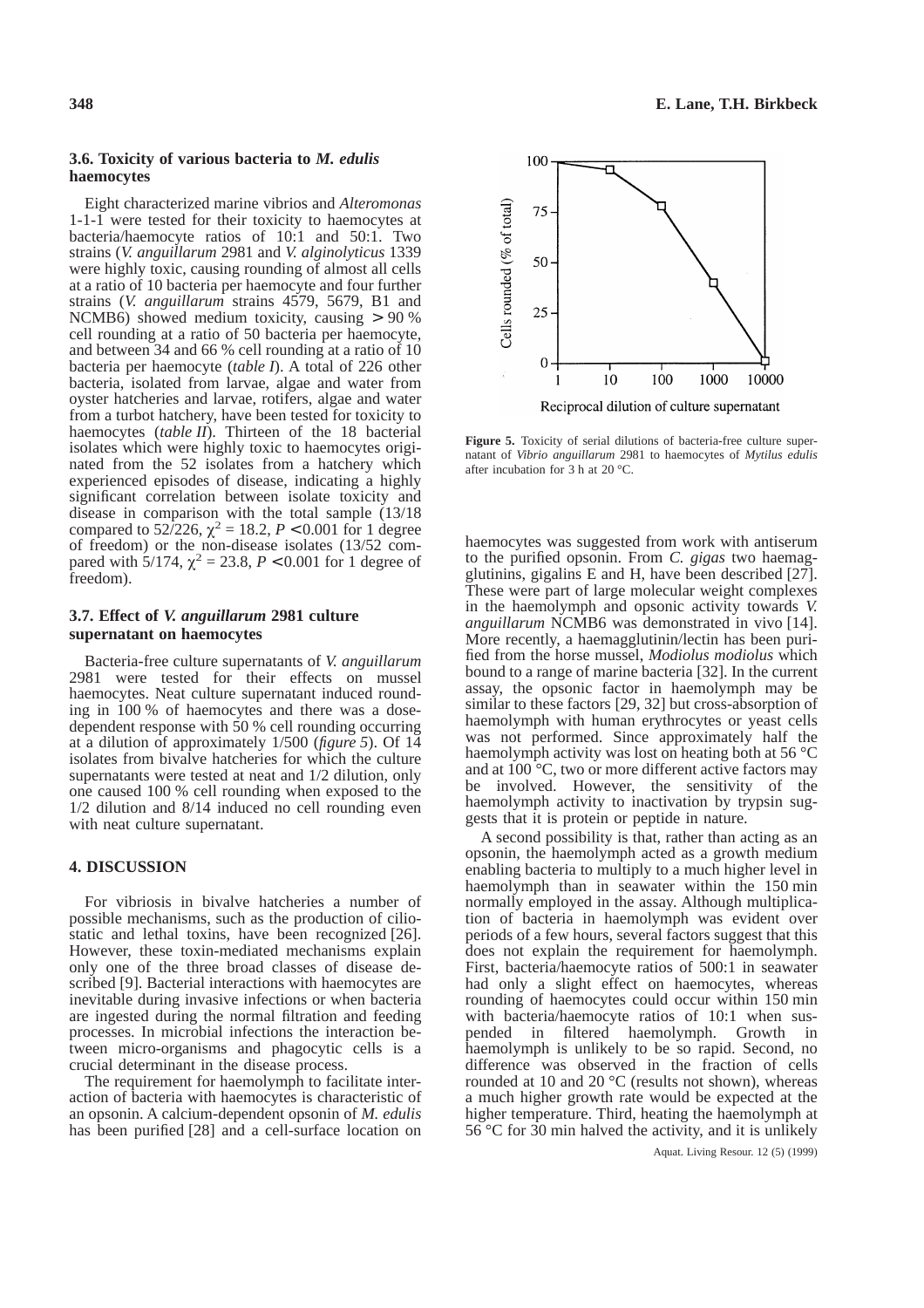### **Bacteria toxic for bivalve haemocytes 349**

that substrates for bacterial growth would be inactivated under such conditions.

Rounding of haemocytes can be taken to indicate a cessation of phagocytic activity since pseudopodium formation is an essential part of phagocytic activity [29, 30]. The observed effect occurred relatively slowly, requiring approximately 90 min for 50 % of cells to become rounded. The dose–response curve (*figure 3*) indicated that very few bacteria were required per haemocyte to cause cell rounding. The true number was not established because some replication of bacteria would occur during the incubation period. Also, the bacteria/haemocyte ratio used was based on the total haemocyte concentration in the haemolymph and not all these haemocytes adhered to the surface of the tissue culture assay plate.

The mechanism whereby bacteria caused cell rounding and inhibited further phagocytosis was not determined. Such inhibition could occur via interaction of a surface component of the bacterium or by a product excreted by the bacterium after phagocytosis. The finding that formaldehyde-killed bacteria had lost the ability to induce cell rounding indicates that bacterial cell viability is important, possibly to allow export of a bacterial component. However, it may be that the active site of a surface molecule is inactivated by this treatment. Sterile bacterial culture supernatants of *V. anguillarum* 2981 also caused cell rounding but it is not possible, from the currently available data, to differentiate between a secreted bacterial product and a cell-surface component as the latter are often released in association with lipopolysaccharide vesicles [13]. Toxins active against the eukaryotic cytoskeleton have been described for several bacteria. These include the ADP-ribosylating toxins secreted by several clostridia [1] which cause disruption of the cytoskeleton by modification of G-actin leading to depolymerization of F-actin, a crucial component of the cytoskeleton. Also, the cytotoxic necrotizing factor (CNF-1) of certain strains of *Escherichia coli* induces reorganisation of the actin cytoskeleton into 'stress fibres' and also induces 'invasion' of cells [11]. The mechanism of induction of the cell-rounding process is, as yet, unclear, but is unlikely to involve the above types of toxins. However, it is possible that either bacteria or a secreted toxin could induce apoptosis, as has been shown to occur when macrophages encounter *Shigella flexneri* cells or *Bordetella pertussis* adenylate cyclase toxin [17, 35].

It was shown recently [18] that a range of bacteria pathogenic for bivalve larvae induced an inhibition of chemiluminescence activity in adult bivalve haemocytes when exposed to specific pathogens. The intensity of the response was not correlated with the virulence of the bacteria; however, haemocytes preexposed to bacteria varied in their subsequent chemiluminescence response to zymosan, and this was correlated with bacterial virulence. As the chemiluminescence response of haemocytes results from membrane interaction with bacteria it is possible that the events reported in this study and by Lambert and Nicolas [18] are related.

Ingestion of bacteria by bivalves normally results in degradation of the bacteria by a mechanism involving lysozyme of the digestive tract of the bivalve [3]. Lysozyme may not be present in significant quantities in the early stages of larval development and this, coupled with the toxicity of certain groups of bacteria to haemocytes, may be related to the high susceptibility of larvae to bacterial infection. The rapid inhibition of the filtration response of mussels by washed suspensions of vibrios [19] may be connected with the present findings, although further investigation of the bacteria/haemocyte interaction is required to define the mechanisms involved. Such studies are currently in progress.

#### **Acknowledgement**

This work formed part of the E.C. FAR programme, contract AQ. 1.263, 'Microbiological problems associated with culture of hatchery reared bivalves'.

#### **REFERENCES**

- [1] Aktories K., Rho proteins: targets for bacterial toxins, Trends Microbiol. 5 (1997) 282–288.
- [2] Bagge J., Bagge O., *Vibrio anguillarum* som arsag til ulcussygdom hos torsk (*Gadus callarius* Linneus), Nordisk Veterinaermedicin 8 (1956) 481–492.
- [3] Birkbeck T.H., McHenery J.G., Degradation of bacteria by *Mytilus edulis*, Mar. Biol. 72 (1982) 7–15.
- [4] Birkbeck T.H., McHenery J.G., Nottage A.S., Inhibition of filtration in bivalves by marine vibrios, Aquaculture 67 (1987) 247–248.
- [5] Bower S.M., McGladdery S.E., Price I.M., Synopsis of infectious diseases and parasites of commercially exploited shellfish, Ann. Rev. Fish Dis. 4 (1994) 1–199.
- [6] Brown C., The effect of some selected bacteria on embryos and larvae of the American oyster, *Crassostrea virginica*, J. Invertebr. Pathol. 38 (1973) 215–223.